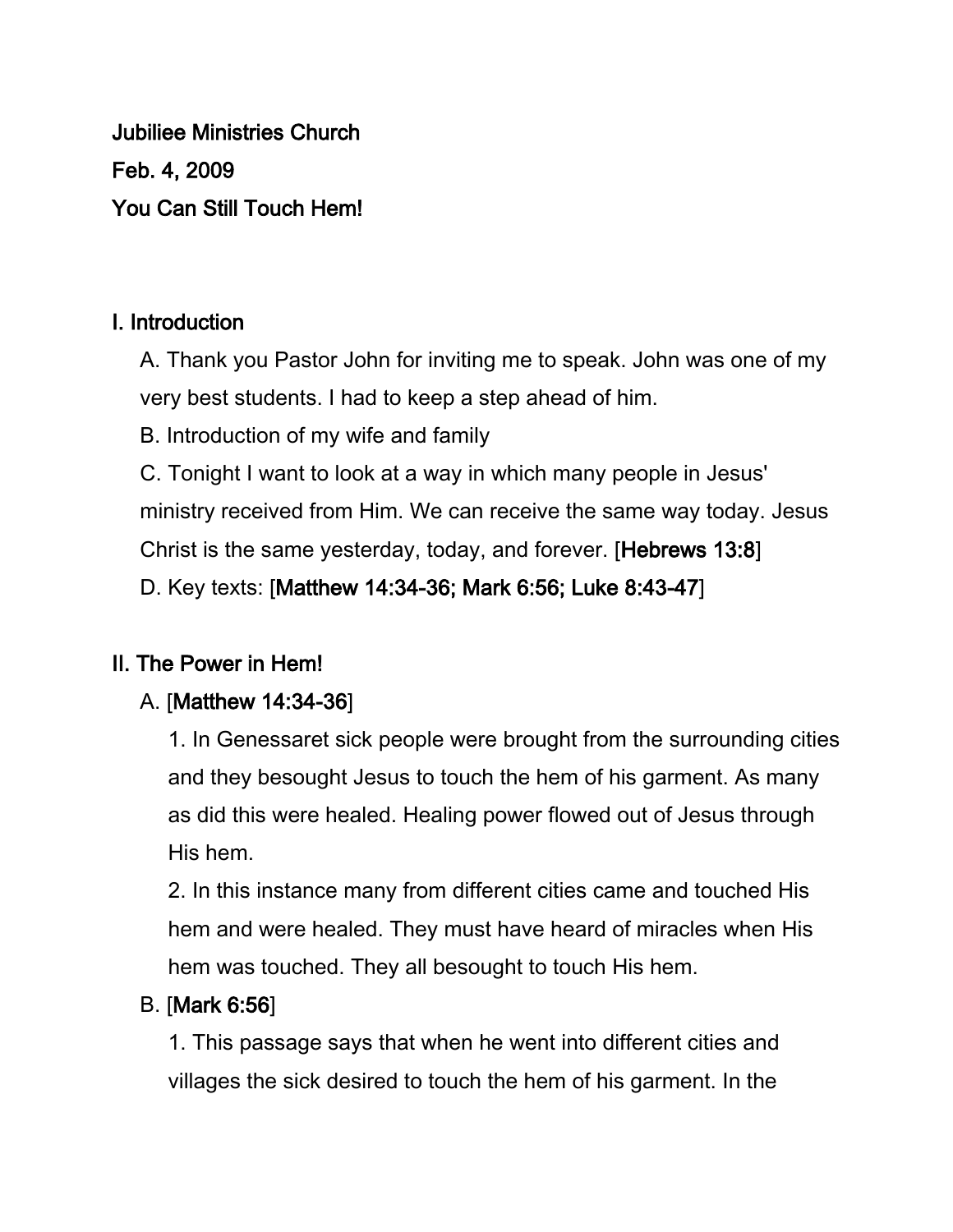previous passage all were brought to Him, but here it speaks of when he traveled out among the people.

2. Word got around that people were being healed by touching Jesus' hem. As many as touched hem were healed!

### C. [Luke 8:43-47]

1. This woman with the issue of blood came with the express purpose to touch His hem!

2. [Matthew 9:20-21]- She said within herself that if she could touch his garment she would be healed. She came and grabbed His hem. 3. She had heard of the miracle power that flowed from the border hem of His garment. She was set on touching it herself! She touched it and power went out of Jesus and into her.

D. Power went out from Jesus through His hem to heal all who touched Him. What is so significant about the hem of Jesus?

### II. The Hem of Jesus

#### A. [Numbers 15:38-40]

1. Every Jew was commanded to wear a garment that had a blue border on it with tassels hanging from it. These tassels had blue thread in them.

2. This hem was to represent their obedience to the Law and their personal holiness before the Lord.

3. This hem was commanded by God because right after he gave the Ten Commandments a man went out on the Sabbath to pick up sticks and he was stoned for it. [vs. 33-37] This hem was a reminder of the holiness that God demanded.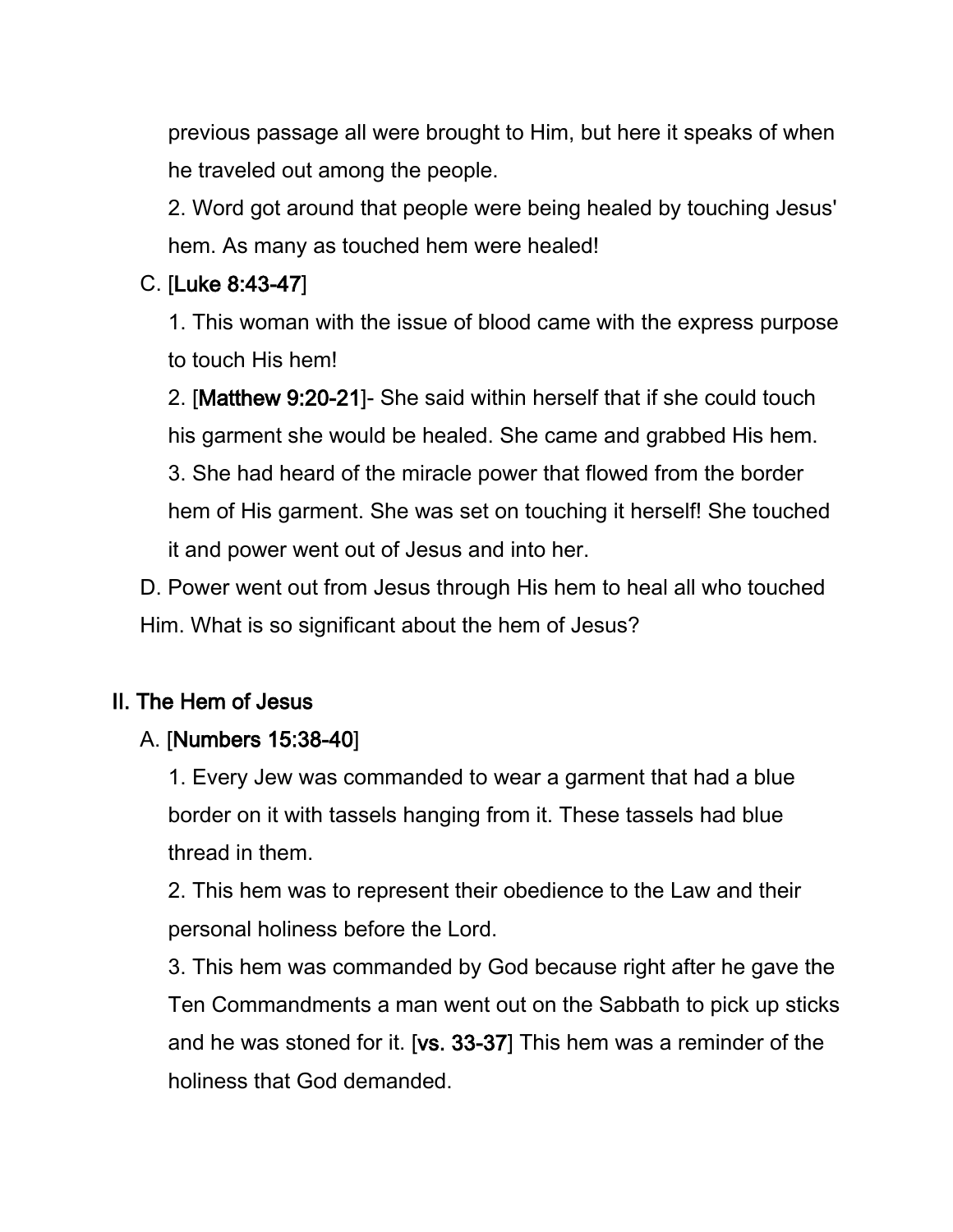#### B. [Matthew 23:2-5]

1. In Jesus day the Pharisees who boasted in their keeping of the Law would make wide boxes on their foreheads and make their border on their hem larger than the regular Jews did. This was to show to all just how holy and upright they were. They boasted in keeping God's law.

2. Jesus denounced these men as unjust.

C. Important fact: No Jew found healing in a Pharisee hem.

D. Important fact: No Jew found healing in his own hem.

E. Only Jesus' hem produced power. All who touched Jesus' hem were healed. What made Jesus' hem different then the Pharisee's hems? F. What the Pharisees boasted of with their large hems they did not have. They claimed they kept the law and were righteous and holy but they were not. No Jew had ever lived up the perfect standard of the Law. If you stumble in one point you are guilty of all it. [James 2:10] G. The fact is that God moves upon the basis of righteousness. He just does not move on our standard of righteousness. Man's kind of righteousness is filthy rags. [Is. 64:6] God moves on the basis of absolute righteousness. That is why no Jew or Pharisee was healed by their own hem.

H. Jesus was the only One who kept and fulfilled the Law completely and perfectly. Jesus' hem truly represented His perfect obedience to God's Law and His righteousness. God's power flowed through His hem which represented His righteousness. Jesus kept the Law in His life and fulfilled the Law by His death. He did it as our High Priest- as our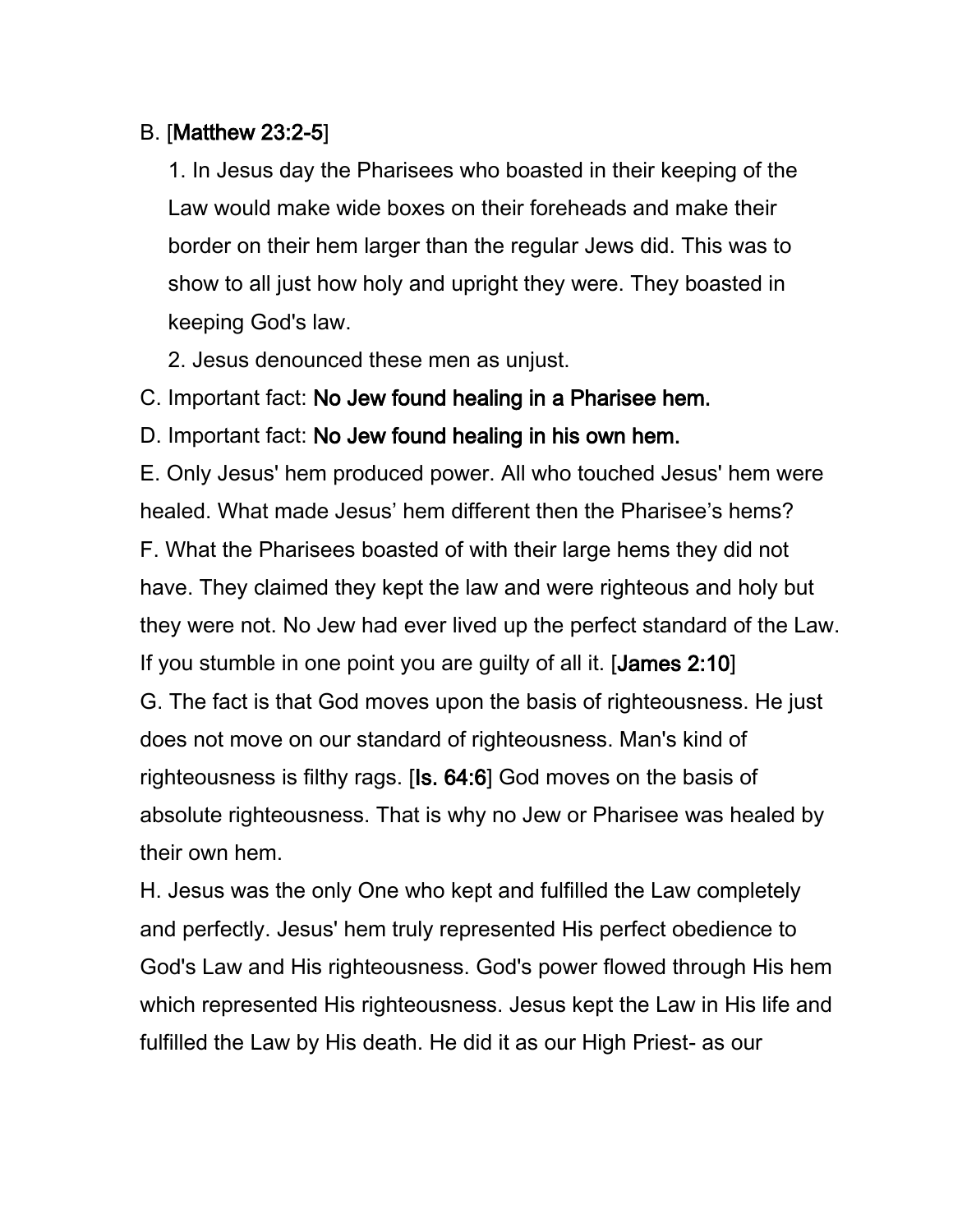representative. Touching Jesus Hem was to touch the righteousness of Christ!

I. [Ex. 28:31]- The robe of the ephod wore by the High Priest was made in blue. Blue stands for what is heavenly. The blue which the High Priest wore and the blue the Jews wore on their garments were to teach that true righteousness which God's demands only comes down from heaven and does not come from the Earth. Jesus is our High Priest. He is our representative. His righteousness is given to us by His own sacrifice.

#### III. Touching Hem Today

A. People in the ministry of Jesus got healed by touching His hem.

B. We today can receive our healing and anything else we need by touching His Hem.

C. How do we touch His hem today? [Matthew 14:34-36]

1. We must understand that we receive from God based upon Christ's righteousness and not our own. If we are trusting in our own performance then we will not receive. We cannot find what we need in our own hem.

2. The people came to Jesus with a realization of their great lack but also with faith in His standing before God to provide for them. The besought the Lord. They felt a great need for Jesus.

3. They humbled themselves. Jesus' hem and tassels were near the ground. You would have to stoop or get on your knees to touch His hem. We must humble ourselves before the Lord. We need to cast